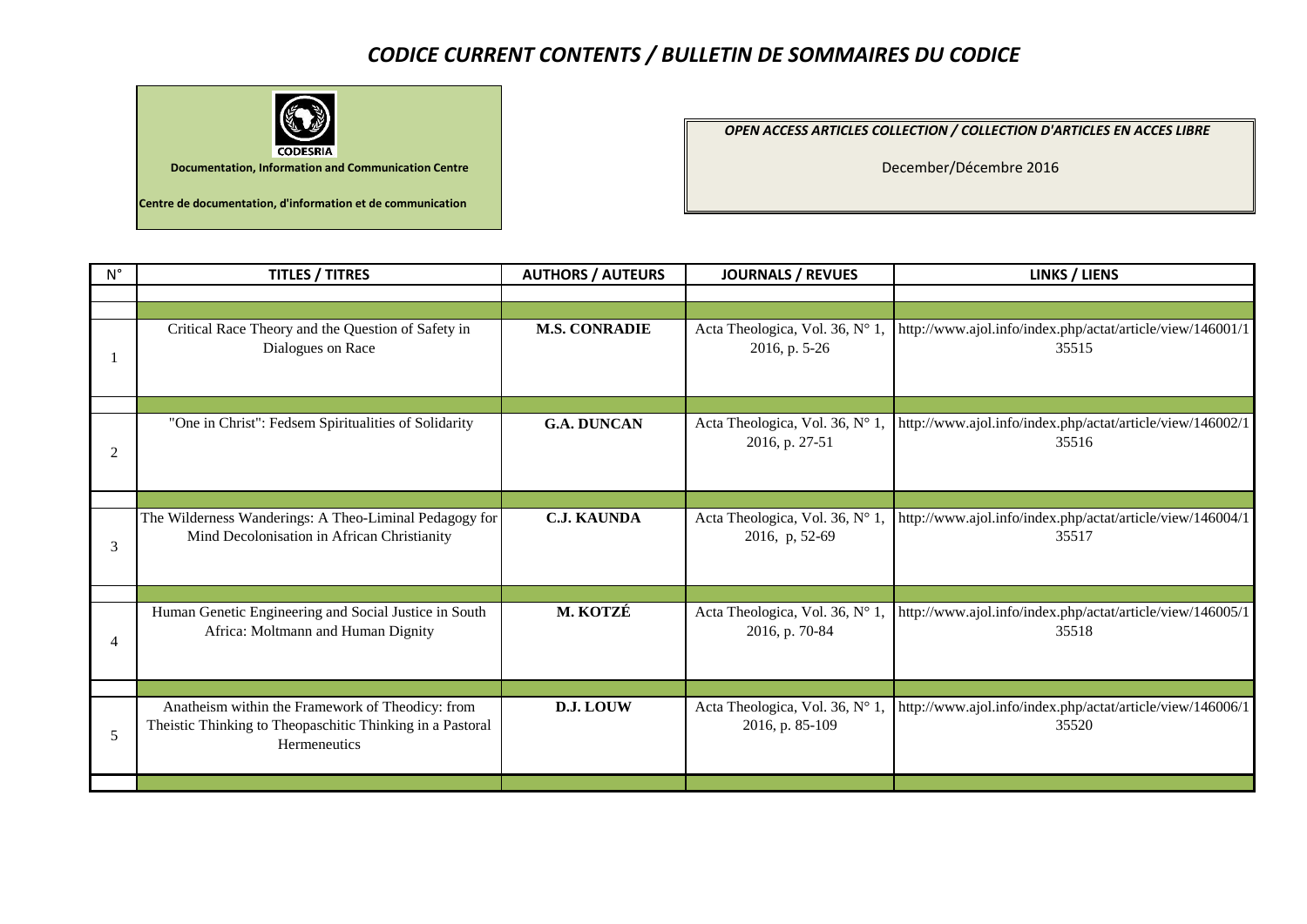| 6  | The Goal of Maturity in Ephesians 4:13-16                                                                       | <b>E.D. MBENNAH</b>                      | Acta Theologica, Vol. 36, N° 1,<br>2016, p. 110-132                              | http://www.ajol.info/index.php/actat/article/view/146009/1<br>35521 |
|----|-----------------------------------------------------------------------------------------------------------------|------------------------------------------|----------------------------------------------------------------------------------|---------------------------------------------------------------------|
| 7  | The "First Deborah" - Genesis 35:8 in the Literary and<br>Theological Context                                   | <b>F. OLOJEDE</b>                        | Acta Theologica, Vol. 36, N° 1,<br>2016, p. 133-151                              | http://www.ajol.info/index.php/actat/article/view/146010/1<br>35522 |
| 8  | Honest to God and the South African Churches in 2016                                                            | M. PROZESKY                              | Acta Theologica, Vol. 36, N° 1,<br>2016, p. 152-169                              | http://www.ajol.info/index.php/actat/article/view/146011/1<br>35523 |
| 9  | The Spiritual Mentality Profile of Female Pietists on the<br>South African Frontier, 1750-1860                  | A.W.G. RAATH                             | Acta Theologica, Vol. 36, Nº 1,<br>2016, p. 170-192                              | http://www.ajol.info/index.php/actat/article/view/146012            |
| 10 | The Lukan Periplus of Paul's Third Journey with a Textual<br>Conundrum in Acts 20:15                            | M. WILSON                                | Acta Theologica, Vol. 36, N° 1,<br>2016, p. 229-254                              | http://www.ajol.info/index.php/actat/article/view/146015/1<br>35527 |
| 11 | China in West Africa's Regional Development and Security<br>Plans                                               | <b>Emmanuel K.</b><br><b>AKYEAMPONG</b>  | Africa Development / Afrique et<br>développement, Vol. XL, N° 4, p.<br>$1-19$    | http://www.codesria.org/spip.php?article2683⟨=en                    |
| 12 | Knowledge is Power and Power Affects Knowledge: The<br>Challenges for Research Collaboration in and with Africa | <b>Henning MELBER</b>                    | Africa Development / Afrique et<br>développement, Vol. XL, N° 4, p.<br>$21-42$   | http://www.codesria.org/spip.php?article2683⟨=en                    |
| 13 | Le financement de l'éducation dans les collectivités locales,<br>quels défis                                    | <b>Marie Elisabeth</b><br><b>DEMBELE</b> | Africa Development / Afrique et<br>développement, Vol. XL, N° 4, p.<br>$43 - 60$ | http://www.codesria.org/spip.php?article2683⟨=en                    |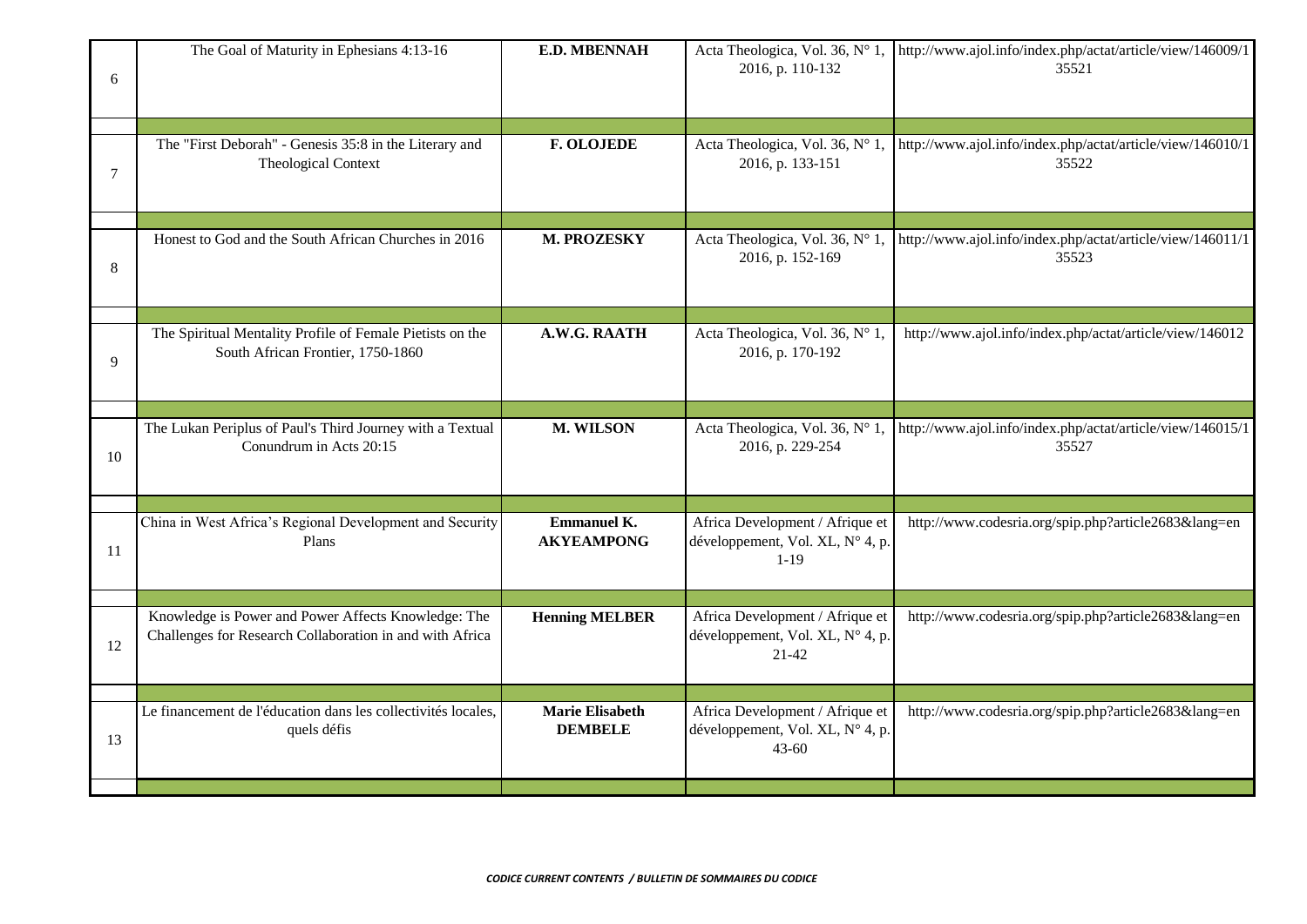| 14 | Ugand's Vision 2040 and Human Needs Promotion                                                             | <b>Moses Senkosi</b><br><b>BALYEJJUSA</b>  | Africa Development / Afrique et<br>développement, Vol. XL, N° 4, p.<br>61-90                                       | http://www.codesria.org/spip.php?article2683⟨=en |
|----|-----------------------------------------------------------------------------------------------------------|--------------------------------------------|--------------------------------------------------------------------------------------------------------------------|--------------------------------------------------|
| 15 | Exploring Thought Leadership, Thought Liberation and<br>Critical Consciousness for Africa's Development   | <b>Vusi GUMEDE</b>                         | Africa Development / Afrique et<br>développement, Vol. XL, N° 4, p.<br>91-111                                      | http://www.codesria.org/spip.php?article2683⟨=en |
| 16 | The Role of Older Persons in Uganda: Assessing Socio-<br>Demographic Determinants of Older Person's Value | <b>Abel NZABONA; James</b><br><b>NTOZI</b> | Africa Development / Afrique et<br>développement, Vol. XL, N° 4, p.<br>113-135                                     | http://www.codesria.org/spip.php?article2683⟨=en |
| 17 | Igilango Geesi in the Public Sphere : Soyinka 's Intervention<br>in the Nigerian Political Discourse      | Dipo IRELE                                 | Africa Development / Afrique et<br>développement, Vol. XL, N° 4, p.<br>137-157                                     | http://www.codesria.org/spip.php?article2683⟨=en |
| 18 | Political Incertainty and its Impact on Social Service<br>Delivery in Uganda                              | <b>Moses KHISA</b>                         | Africa Development / Afrique et<br>développement, Vol. XL, N° 4, p.<br>159-188                                     | http://www.codesria.org/spip.php?article2683⟨=en |
| 19 | Rage Against that Good Night                                                                              | Sanya OSHA                                 | Africa Review of Books / Revue<br>africaine des livres, Vol., 12, N°<br>2, September/Septembre 2016, p.<br>$4 - 5$ | http://www.codesria.org/spip.php?article2676⟨=en |
| 20 | Italian Massacres in Occupied Ethiopia                                                                    | <b>David FORGACS</b>                       | Africa Review of Books / Revue<br>africaine des livres, Vol. 12, N°<br>2, September/Septembre 2016, p.<br>$5 - 7$  | http://www.codesria.org/spip.php?article2676⟨=en |
| 21 | Development and Governance                                                                                | <b>Graham HARRISON</b>                     | Africa Review of Books / Revue<br>africaine des livres, Vol, 12, N°<br>2, September/Septembre 2016, p.<br>8        | http://www.codesria.org/spip.php?article2676⟨=en |
|    |                                                                                                           |                                            |                                                                                                                    |                                                  |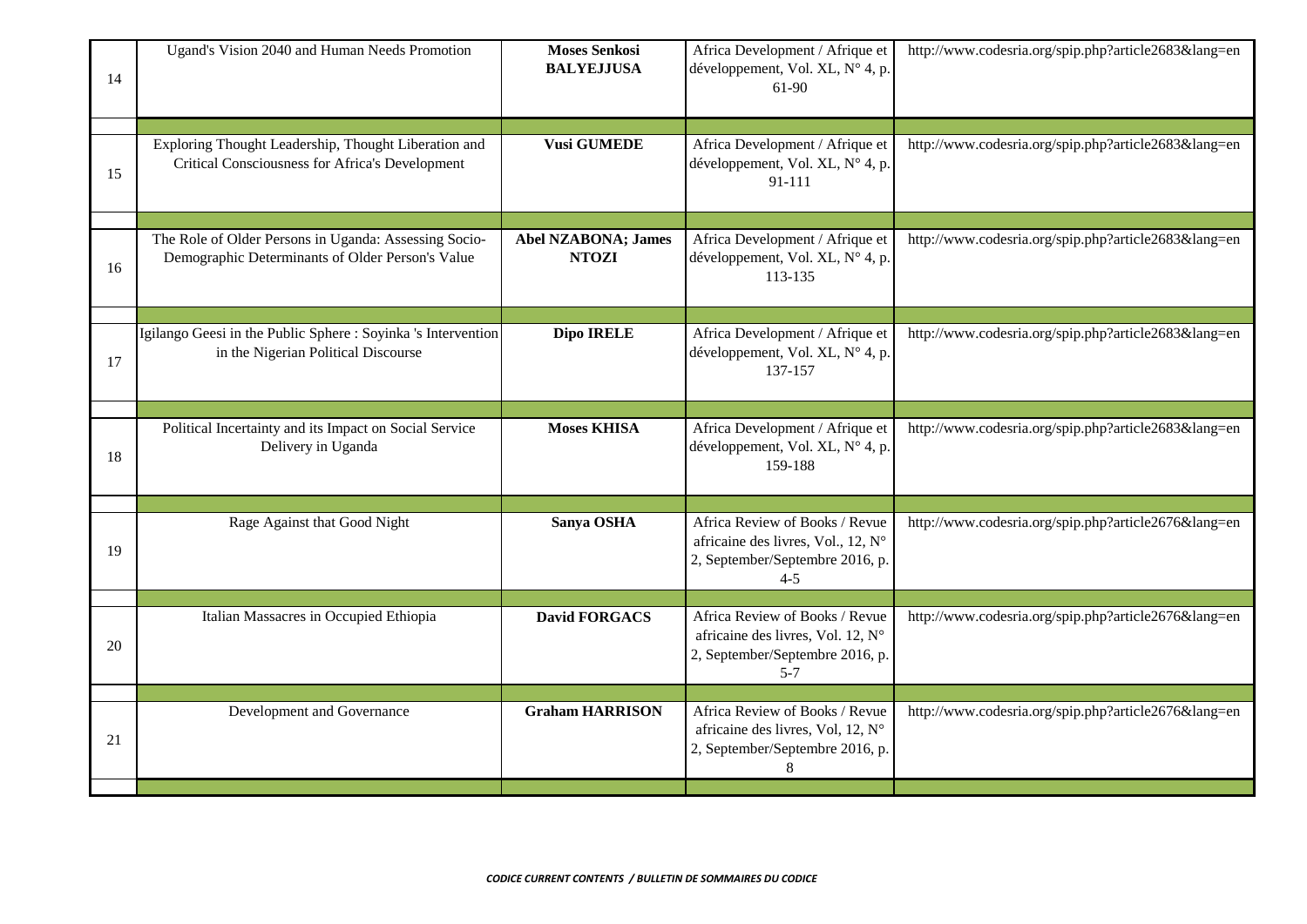| 22 | Borders as Bridges, not Barriers                                                                              | <b>W. Alade FAWOLE</b>           | Africa Review of Books / Revue<br>africaine des livres, Vol. 12, N°<br>2, September/Septembre 2016, p.<br>$9-10$    | http://www.codesria.org/spip.php?article2676⟨=en |
|----|---------------------------------------------------------------------------------------------------------------|----------------------------------|---------------------------------------------------------------------------------------------------------------------|--------------------------------------------------|
|    |                                                                                                               |                                  |                                                                                                                     |                                                  |
| 23 | The Ambiguous Role of the Intellectual as Statesman                                                           | L. Adele JINADU                  | Africa Review of Books / Revue<br>africaine des livres, Vol. 12, N°<br>2, September/Septembre 2016, p.<br>$11 - 13$ | http://www.codesria.org/spip.php?article2676⟨=en |
|    |                                                                                                               |                                  |                                                                                                                     |                                                  |
| 24 | Les théories hygiénistes et l'éthique scientifique en pays<br>colonisés                                       | <b>Ammara BEKKOUCHE</b>          | Africa Review of Books / Revue<br>africaine des livres, Vol. 12, N°<br>2, September/Septembre 2016, p.<br>$14 - 15$ | http://www.codesria.org/spip.php?article2676⟨=en |
|    |                                                                                                               |                                  |                                                                                                                     |                                                  |
| 25 | Le génocide oublié : archéologie de la mémoire                                                                | <b>Fatima BRAHMI</b>             | Africa Review of Books / Revue<br>africaine des livres, Vol. 12, N°<br>2, September/Septembre 2016, p.<br>$16-17$   | http://www.codesria.org/spip.php?article2676⟨=en |
|    |                                                                                                               |                                  |                                                                                                                     |                                                  |
| 26 | Du nassérisme aux " Illuminations " : En guise d'hommage<br>à Gamal el-Ghitani (9 mai 1945 - 18 octobre 2015) | <b>Mansour KEDIDIR</b>           | Africa Review of Books / Revue<br>africaine des livres, Vol. 12, N°<br>2, September/Septembre 2016, p.<br>18-19     | http://www.codesria.org/spip.php?article2676⟨=en |
|    |                                                                                                               |                                  |                                                                                                                     |                                                  |
| 27 | La fin tragique d'un dirigeant arabe et africain                                                              | <b>Ahmed CHERNOUHI</b>           | Africa Review of Books / Revue<br>africaine des livres, Vol. 12, N°<br>2, September/Septembre 2016, p.<br>20        | http://www.codesria.org/spip.php?article2676⟨=en |
|    |                                                                                                               |                                  |                                                                                                                     |                                                  |
| 28 | Autobiographies exilées                                                                                       | Kahina BOUANANE-<br><b>NOUAR</b> | Africa Review of Books / Revue<br>africaine des livres, Vol. 12, N°<br>2, September/Septembre 2016, p.<br>22        | http://www.codesria.org/spip.php?article2676⟨=en |
|    |                                                                                                               |                                  |                                                                                                                     |                                                  |
| 29 | Ébène, couleur de la vie                                                                                      | Mehdi SOUIAH                     | Africa Review of Books / Revue<br>africaine des livres, Vol. 12, N°<br>2, September/Septembre 2016, p.<br>23        | http://www.codesria.org/spip.php?article2676⟨=en |
|    |                                                                                                               |                                  |                                                                                                                     |                                                  |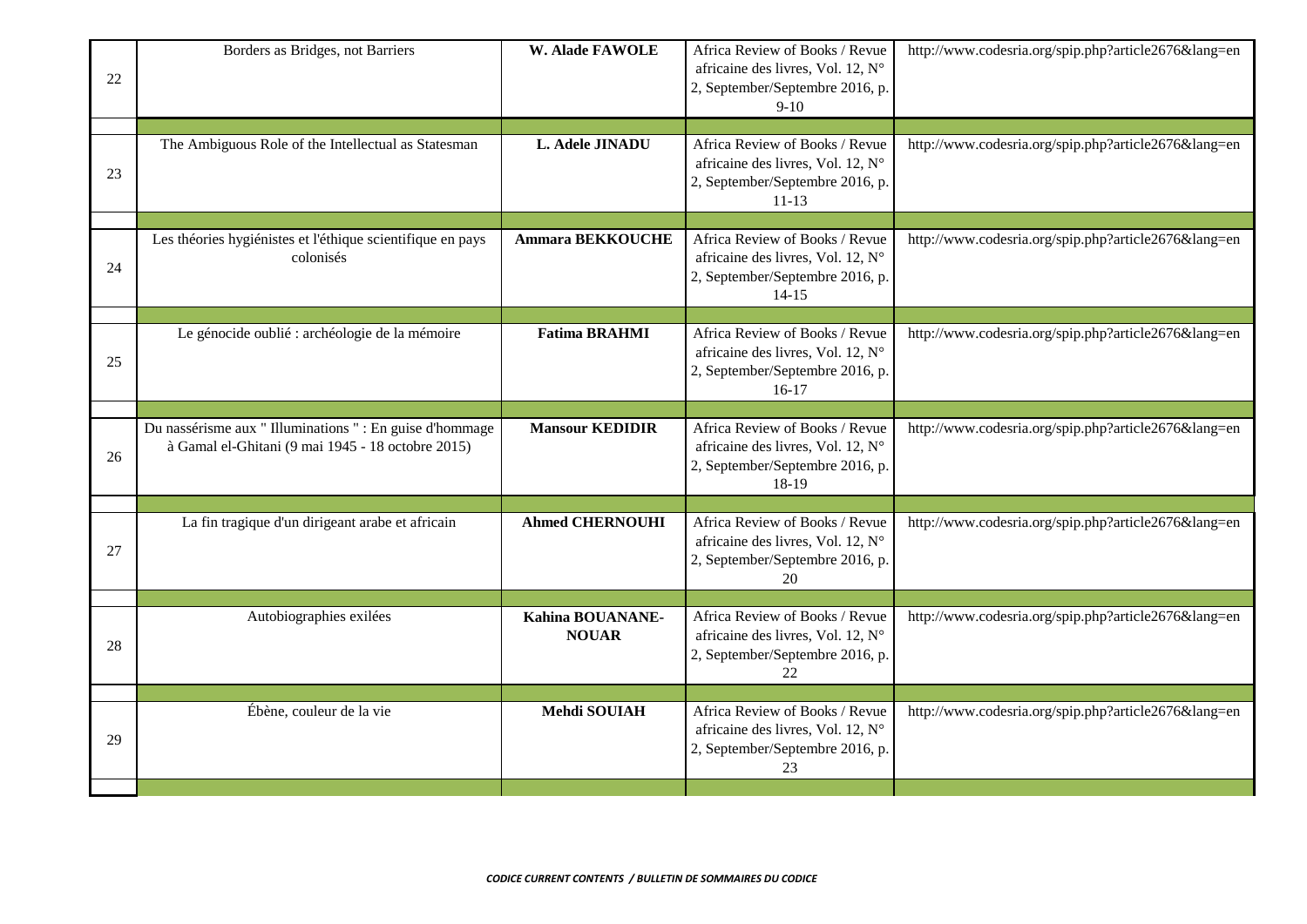| 30 | <b>Understanding Nuruddin Farah</b>                                                 | Akwasi AIDOO                              | Africa Review of Books / Revue<br>africaine des livres, Vol. 12, N°<br>1, September/Septembre 2016, p.<br>$4 + 5$   | http://www.codesria.org/spip.php?article2615⟨=en |
|----|-------------------------------------------------------------------------------------|-------------------------------------------|---------------------------------------------------------------------------------------------------------------------|--------------------------------------------------|
| 31 | Nation-building Project in Tanzania: Actors, Institutions<br>and Processes          | Severine M. Rugumamu                      | Africa Review of Books / Revue<br>africaine des livres, Vol. 12, N°<br>1, September/Septembre 2016, p.<br>$5 - 6$   | http://www.codesria.org/spip.php?article2615⟨=en |
| 32 | Africa's Third Wave of Protests                                                     | <b>Marta INIGUEZ DE</b><br><b>HEREDIA</b> | Africa Review of Books / Revue<br>africaine des livres, Vol. 12, N°<br>1, September/Septembre 2016, p.<br>$7-9$     | http://www.codesria.org/spip.php?article2615⟨=en |
| 33 | Is China's Diplomatic Discourse Lagging behind Africa's<br>Diplomatic Practice?     | <b>Seifudein ADEM</b>                     | Africa Review of Books / Revue<br>africaine des livres, Vol. 12, N°<br>1, September/Septembre 2016, p.<br>$9 - 10$  | http://www.codesria.org/spip.php?article2615⟨=en |
| 34 | The City as Borderland: Migrancy and Frontier Life in<br>Johannesburg               | <b>Shannon MORREIRA</b>                   | Africa Review of Books / Revue<br>africaine des livres, Vol. 12, N°<br>1, September/Septembre 2016, p.<br>$11 - 12$ | http://www.codesria.org/spip.php?article2615⟨=en |
| 35 | Penser l'Afrique à l'universel : hommage à Amady Aly<br>Dieng                       | Sidi Mohammed<br><b>MOHAMMEDI</b>         | Africa Review of Books / Revue<br>africaine des livres, Vol. 12, N°<br>1, September/Septembre 2016, p.<br>$12 - 13$ | http://www.codesria.org/spip.php?article2615⟨=en |
| 36 | André Brink/Assia Djebar : deux figures historiques de la<br>littérature afrkicaine | <b>Benaouda LEBDAI</b>                    | Africa Review of Books / Revue<br>africaine des livres, Vol. 12, N°<br>1, September/Septembre 2016, p.<br>$13 - 14$ | http://www.codesria.org/spip.php?article2615⟨=en |
|    | Regard sur l'idée de laïcité dans la pensée arabe                                   | <b>Mahmoud ARIBA</b>                      | Africa Review of Books / Revue                                                                                      | http://www.codesria.org/spip.php?article2615⟨=en |
| 37 | contemporaine (Confusion des genres ou querelles<br>linguistiques ?)                |                                           | africaine des livres, Vol. 12, N°<br>1, September/Septembre 2016, p.<br>15                                          |                                                  |
|    |                                                                                     |                                           |                                                                                                                     |                                                  |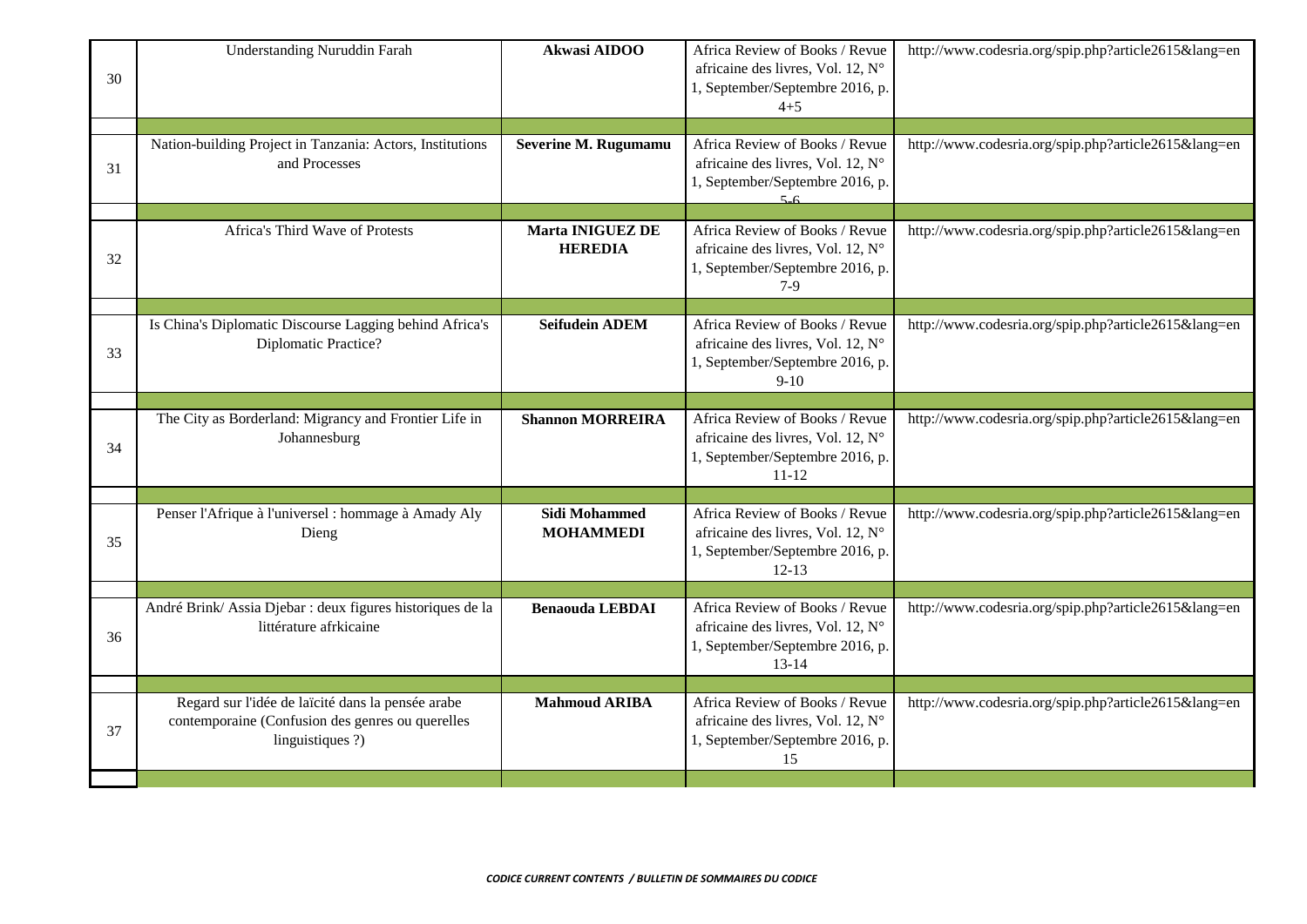| 38 | Repenser la laïcité en Afrique                                                                                                    | <b>Belkacem BENZENINE</b>                                                 | Africa Review of Books / Revue<br>africaine des livres, Vol. 12, N°<br>1, September/Septembre 2016, p.<br>17 | http://www.codesria.org/spip.php?article2615⟨=en                   |
|----|-----------------------------------------------------------------------------------------------------------------------------------|---------------------------------------------------------------------------|--------------------------------------------------------------------------------------------------------------|--------------------------------------------------------------------|
| 39 | Des fresques afro-cubaines au service de la trame narrative                                                                       | Kahina BOUANANE-<br><b>NOUAR</b>                                          | Africa Review of Books / Revue<br>africaine des livres, Vol. 12, N°<br>1, September/Septembre 2016, p.<br>19 | http://www.codesria.org/spip.php?article2615⟨=en                   |
| 40 | Terrorism and Poverty: Double Trouble for Macroeconomic<br>Performance in African Countries                                       | Saddam ILYAS; Bilal<br><b>MEHMOOD; Raees</b><br><b>ASLAM</b>              | African Journal of Economic<br>Review, Vol. Vol. 5, N° 1, 2017,<br>p. 1-13                                   | http://www.ajol.info/index.php/ajer/article/view/149249/13<br>8748 |
| 41 | Intra-Regional Agricultural Exports in the East African<br>Community                                                              | Duncan O. OUMA                                                            | African Journal of Economic<br>Review, Vol. Vol. 5, Nº 1, 2017,<br>p. 14-31                                  | http://www.ajol.info/index.php/ajer/article/view/149250/13<br>8749 |
| 42 | Government Expenditure and Economic Growth Nexus:<br>Wagner's Law or Keynesian Hypothesis for Tanzania?                           | <b>Fintan PAUL; Godlove</b><br><b>FURAHISHA</b>                           | African Journal of Economic<br>Review, Vol. Vol. 5, N° 1, 2017,<br>p. 32-47                                  | http://www.ajol.info/index.php/ajer/article/view/149251/13<br>8750 |
| 43 | Foreign Direct Investment, Economic Growth and<br>Environmental Quality in Sub-Saharan Africa: a Dynamic<br><b>Model Analysis</b> | <b>Sunday Johnson</b><br><b>OJEWUMI</b> ; Anthony<br><b>Enisan AKINLO</b> | African Journal of Economic<br>Review, Vol. Vol. 5, Nº 1, 2017,<br>p. 48-68                                  | http://www.ajol.info/index.php/ajer/article/view/149252/13<br>8751 |
| 44 | Effects of External Debt on National Savings in Botswana                                                                          | Moreputla OAGENG;<br><b>Moffat BOITUMELO</b>                              | African Journal of Economic<br>Review, Vol. Vol. 5, N° 1, 2017,<br>p. 69-83                                  | http://www.ajol.info/index.php/ajer/article/view/149253/13<br>8752 |
| 45 | Forecasting Tax Revenue and its Volatility in Tanzania                                                                            | <b>Cyril CHIMILILA</b>                                                    | African Journal of Economic<br>Review, Vol. Vol. 5, N° 1, 2017,<br>p. 84-109                                 | http://www.ajol.info/index.php/ajer/article/view/149255/13<br>8754 |
|    |                                                                                                                                   |                                                                           |                                                                                                              |                                                                    |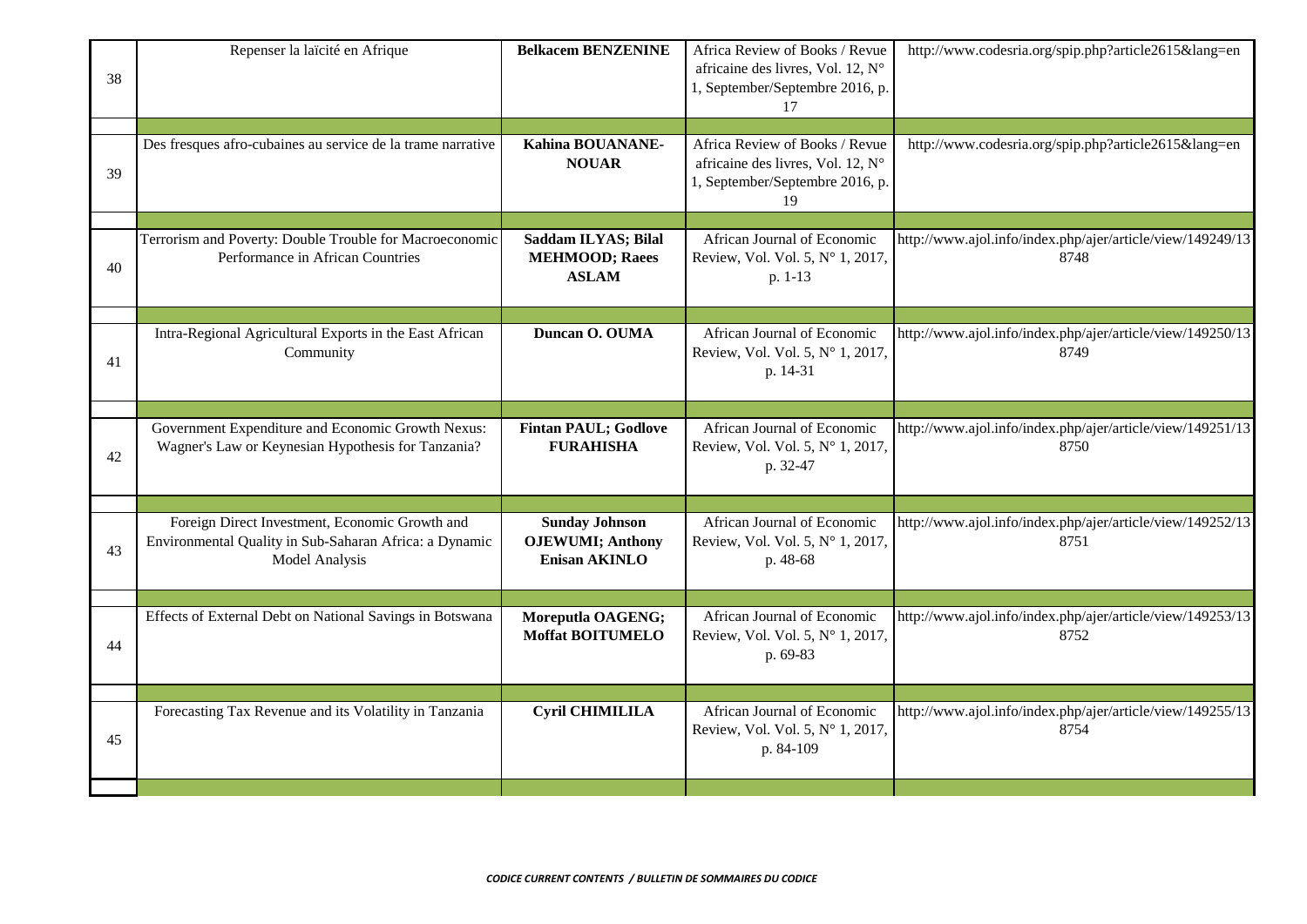| 46 | The Link between Farm Household Objectives and<br>Investment in Irrigation Scheme: Implications for Collective<br>Action Coordination Efficiency | <b>George SONDA; Deus</b><br><b>NGARUKO</b>                                    | African Journal of Economic<br>Review, Vol. Vol 5. Nº 1, 2017,<br>p. 110-125                    | http://www.ajol.info/index.php/ajer/article/view/149257/13<br>8756  |
|----|--------------------------------------------------------------------------------------------------------------------------------------------------|--------------------------------------------------------------------------------|-------------------------------------------------------------------------------------------------|---------------------------------------------------------------------|
| 47 | Hydrogeochemical and Isotopic Characterization of the<br>Groundwater in the Dababa area (Chad)                                                   | H. ABDERAMANE; B.<br>KETCHEMEN-TANDIA;<br>B.Y. NLEND; A.B.<br><b>ARRAKHAIS</b> | African Journal of Environmental<br>Science and Technology, Vol. 10,<br>N° 12, 2016, p, 451-466 | http://www.ajol.info/index.php/ajest/article/view/147997/1<br>37507 |
| 48 | Role of Indigenous Knowledge Systems in the Conservation<br>of the Bio-Physical Environment among the Teso<br>Community in Busia County-Kenya    | Dan Ayaa DOMINICS;<br>Waswa FUCHAKA                                            | African Journal of Environmental<br>Science and Technology, Vol. 10,<br>N° 12, 2016, 467-475    | http://www.ajol.info/index.php/ajest/article/view/148001/1<br>37511 |
| 49 | The Potential Impacts of Climate Change on Hydropower:<br>An Assessment of Lujeri Micro Hydropower Scheme,<br>Malawi                             | O KACHAJE; V.<br>KASULO; G. CHAVULA                                            | African Journal of Environmental<br>Science and Technology, Vol. 10.<br>N° 12, 2016, 476-484    | http://www.ajol.info/index.php/ajest/article/view/148003/1<br>37513 |
| 50 | Capital Accumulation, Social Reproduction and Social<br>Struggle: Rethinking the Function of Spatial Planning and<br>Land Use                    | <b>Paul HENDLER</b>                                                            | African Sociological Review,<br>Vol. 19, N° 2, 2015, p. 2-25                                    | http://www.codesria.org/spip.php?article2518⟨=en                    |
| 51 | Between the Clinic and the Community: Temporality and<br>Patterns of ART Adherence in the Western Cape Province,<br>South Africa                 | F. LARKAN; B. VAN<br>WYK; P. STEVENS; A. J.<br><b>SARIS</b>                    | African Sociological Review,<br>Vol. 19, N° 2, 2015, p. 26-52                                   | http://www.codesria.org/spip.php?article2518⟨=en                    |
| 52 | Holistic Development: Muslim Women's Civil Society<br>Groups in Nigeria, Ghana and Tanzania                                                      | <b>Adryan WALLACE</b>                                                          | African Sociological Review,<br>Vol., 19, N° 2, 2015, p. 53-74                                  | http://www.codesria.org/spip.php?article2518⟨=en                    |
| 53 | La contribution des jeunes à l'alternance politique au<br>Sénégal : Le rôle de Bul faale et de Y'en a marre                                      | <b>Moda DIENG</b>                                                              | African Sociological Review,<br>Vol. 19, N° 2, 2015, p, 75-95                                   | http://www.codesria.org/spip.php?article2518⟨=en                    |
|    |                                                                                                                                                  |                                                                                |                                                                                                 |                                                                     |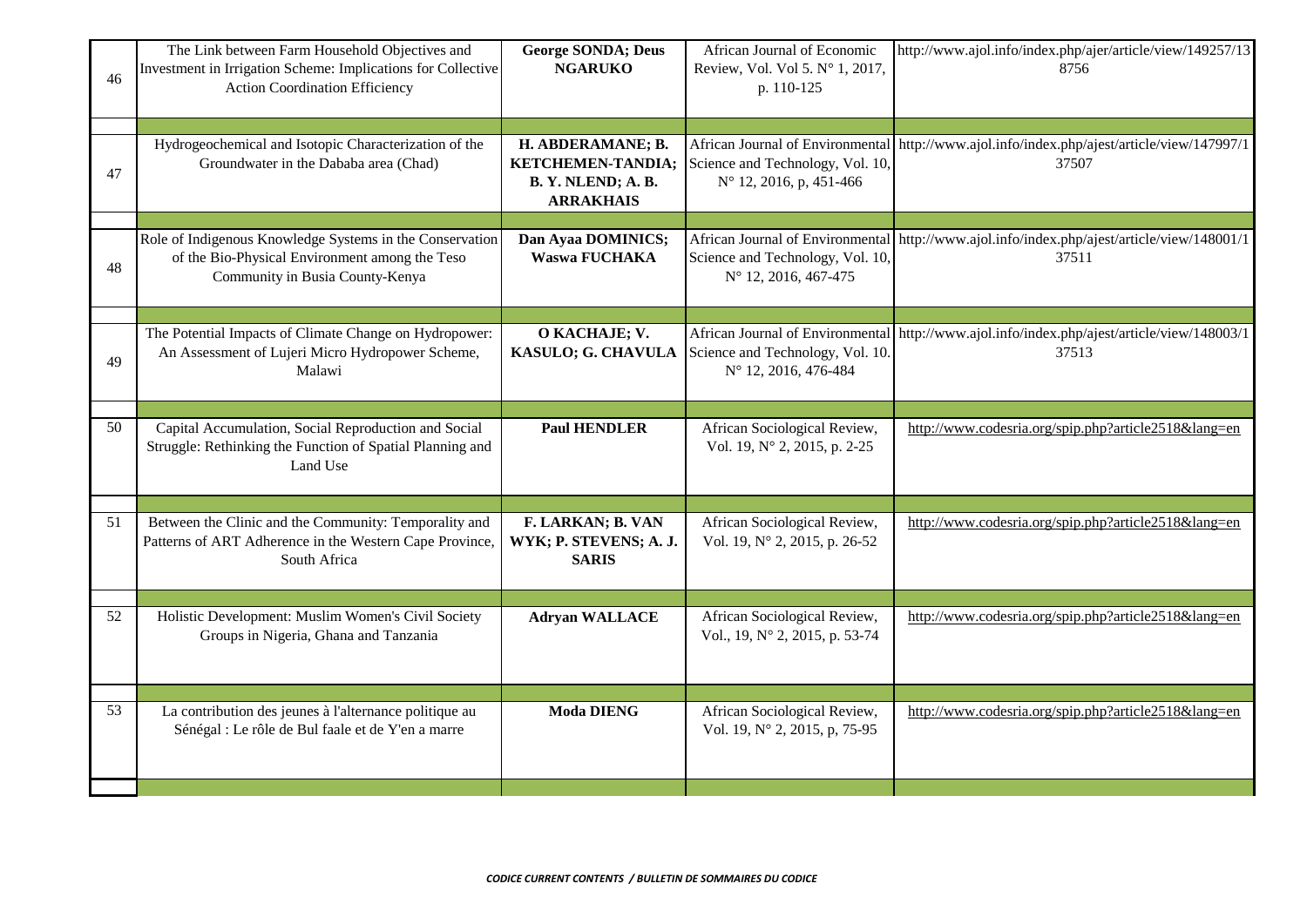| 54 | Health Inequality in South Africa: A Systematic Review                                                                                                                                                                     | <b>Chinwe C. OBUAKU-</b><br><b>IGWE</b>                                                              | African Sociological Review,<br>Vol. 19, N° 2, 2015, p. 96-131  | http://www.codesria.org/spip.php?article2518⟨=en |
|----|----------------------------------------------------------------------------------------------------------------------------------------------------------------------------------------------------------------------------|------------------------------------------------------------------------------------------------------|-----------------------------------------------------------------|--------------------------------------------------|
| 55 | The Socio-Economic Well-Being of Internal Migrants in<br>Agbogbloshie, Ghana                                                                                                                                               | <b>Ronald ADAMTEY; John</b><br><b>Ebotui YAJALIN; Charles</b><br>Yaw ODURO                           | African Sociological Review,<br>Vol. 19, N° 2, 2015, p. 132-148 | http://www.codesria.org/spip.php?article2518⟨=en |
| 56 | Successful Ageing amongst Elderly Women Living<br>Independently in Central Areas of Pretoria, South Africa                                                                                                                 | <b>Marlize RABE</b>                                                                                  | African Sociological Review,<br>Vol. 19, N° 2, 2015, p. 149-166 | http://www.codesria.org/spip.php?article2518⟨=en |
| 57 | Ndorobo Notions of Relationship with Other                                                                                                                                                                                 | <b>Shelley ASHDOWN</b>                                                                               | African Sociological Review,<br>Vol. 19, N° 1, 2015, p. 2-15    | http://www.codesria.org/spip.php?article2506⟨=en |
| 58 | Strengthening Peace Research and Peace Education in<br><b>African Universities</b>                                                                                                                                         | <b>Kenneth OMEJE</b>                                                                                 | African Sociological Review,<br>Vol. 19, N° 1, 2015, p. 17-33   | http://www.codesria.org/spip.php?article2506⟨=en |
| 59 | Recreating African Futures through Literary Imagination.<br>The Newest Gender, Racial, National and African Identities<br>as Revealed in Mario Lúcio Sousa's O Novíssimo<br>Testamento (The newest Testament) (Cape Verde) | <b>Catarina MARTINS</b>                                                                              | African Sociological Review,<br>Vol. 19, N° 1, 2015, p. 34-42   | http://www.codesria.org/spip.php?article2506⟨=en |
| 60 | Family Structure, Race, Gender and Poverty: The Case of<br>Food Deprivation in South Africa                                                                                                                                | <b>Acheampong Yaw</b><br><b>AMOATENG; Boitumelo</b><br><b>Marilyn Patience</b><br><b>SETLALENTOA</b> | African Sociological Review,<br>Vol. 19, N° 1, 2015, p. 43-62   | http://www.codesria.org/spip.php?article2506⟨=en |
| 61 | Knowledge of Sexually Transmitted Diseases among<br>Secondary School Adolescents in Asa Local Government<br>Area of Kwara State Nigeria                                                                                    | Joseph A. OLUYEMI;<br>Muhammed A. YINUSA;<br>Raji ABDULLATEEF;<br>Akoh SUNDAY; Kadiri                | African Sociological Review,<br>Vol. 19, N° 1, 2015, p. 63-76   | http://www.codesria.org/spip.php?article2506⟨=en |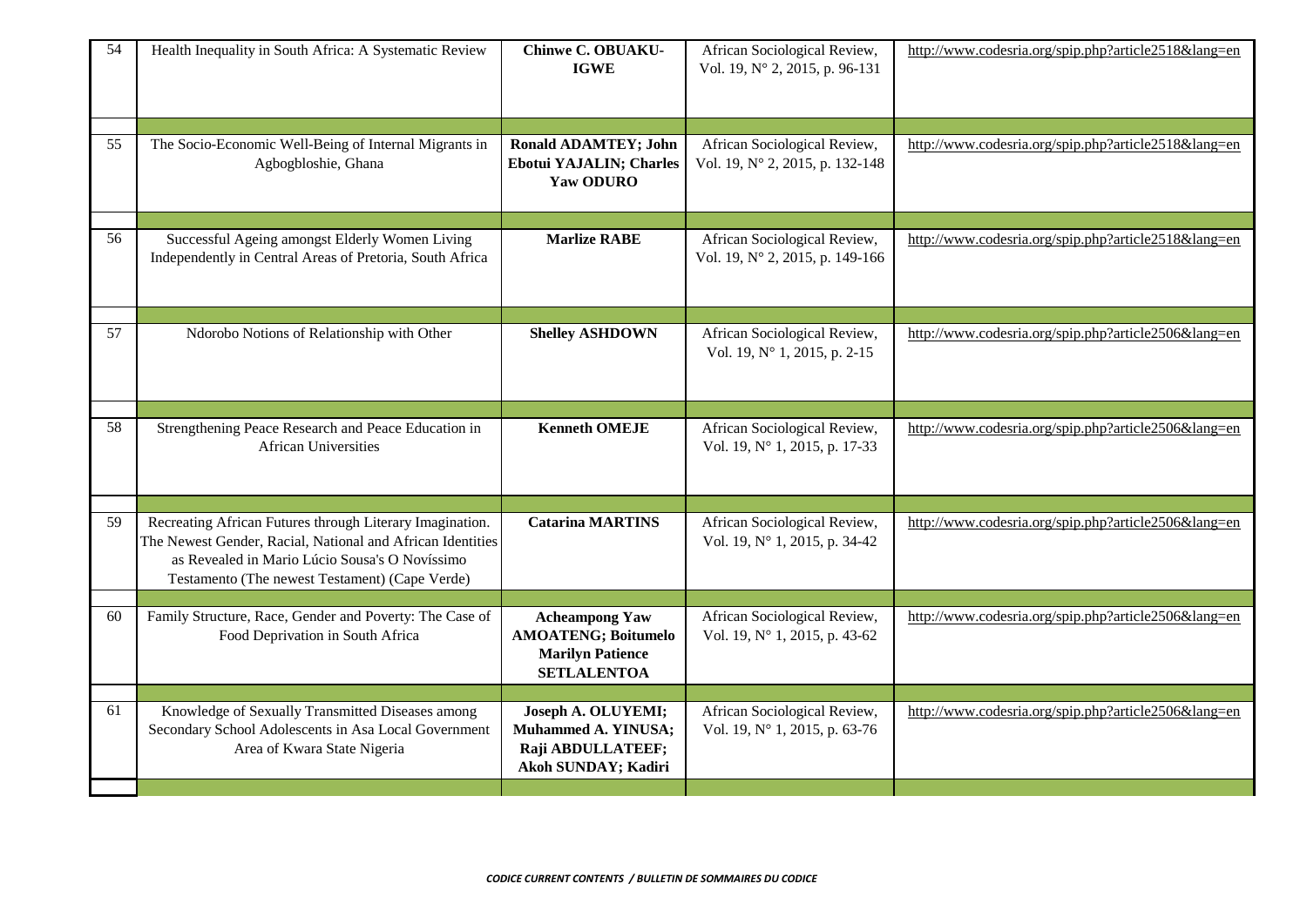| 62 | Les jeux video en négroculture : contribution à une<br>anthropologie de la solidarité chez les jeunes du Cameroun                                                                                | <b>Paul Ulrich OTYE ELOM</b>                                                                                  | African Sociological Review,<br>Vol. 19, N° 1, 2015, p. 77-87  | http://www.codesria.org/spip.php?article2506⟨=en                           |
|----|--------------------------------------------------------------------------------------------------------------------------------------------------------------------------------------------------|---------------------------------------------------------------------------------------------------------------|----------------------------------------------------------------|----------------------------------------------------------------------------|
| 63 | Workplace Hazards and Social Positioning Efforts of Male<br>Adolescent Labourers in Suburb Sawmills, Lagos State<br>Nigeria                                                                      | Ojo Melvin AGUNBIADE                                                                                          | African Sociological Review,<br>Vol. 19, N° 1, 2015, p. 88-109 | http://www.codesria.org/spip.php?article2506⟨=en                           |
| 64 | Avant-propos: l'enquête sans-domicile 2012 : histoire et<br>place en Europe                                                                                                                      | <b>Françoise YAOUANCQ;</b><br><b>Maryse MARPSAT</b>                                                           | Economie et statistique, N° 488-<br>489, 2016, p. 7-23         | http://www.persee.fr/docAsPDF/estat_0336-<br>1454_2016_num_488_1_10708.pdf |
| 65 | Introduction de cadrage. Les sans-domicile en France :<br>caractéristiques et principales évolutions entre 2001 et 2012                                                                          | <b>Bénédicte MORDIER</b>                                                                                      | Economie et statistique, N° 488-<br>489, 2016, p. 25-35        | http://www.persee.fr/docAsPDF/estat_0336-<br>1454_2016_num_488_1_10709.pdf |
| 66 | Placement dans l'enfance et précarité de la situation de<br>logement                                                                                                                             | Maryse MARPSAT;<br><b>Isabelle FRECHON</b>                                                                    | Economie et statistique, N°488-<br>489, 2016, p. 37-68         | http://www.persee.fr/docAsPDF/estat_0336-<br>1454_2016_num_488_1_10710.pdf |
| 67 | Un " désordre " dans la catégorisation : le déclassement<br>statutaire atypique de diplômés du supérieur sans domicile                                                                           | <b>Nicolas SEMBEL; Philippe</b><br><b>CORDAZZO</b>                                                            | Economie et statistique, N°488-<br>489, 2016, p. 69-85         | http://www.persee.fr/docAsPDF/estat_0336-<br>1454_2016_num_488_1_10711.pdf |
| 68 | Introduction. Analyser les inégalités salariales entre les<br>hommes et les femmes dans la fonction publique avec les<br>données du Système d'information sur les agents des<br>services publics | Yannick L'HORTY;<br><b>Dominique MEURS</b>                                                                    | Economie et statistique, N° 488-<br>489, 2016, p. 89-95        | http://www.persee.fr/docAsPDF/estat_0336-<br>1454_2016_num_488_1_10713.pdf |
| 69 | Égalité professionnelle entre les hommes et les femmes :<br>des plafonds de verre dans la fonction publique?                                                                                     | <b>Florent FREMIGACCI</b> ;<br><b>Laurent GOBILLON</b> ;<br><b>Dominique MEURS</b> ;<br><b>Sébastien ROUX</b> | Economie et statistique, N° 488-<br>489, 2016, p. 97-121       | http://www.persee.fr/docAsPDF/estat_0336-<br>1454_2016_num_488_1_10714.pdf |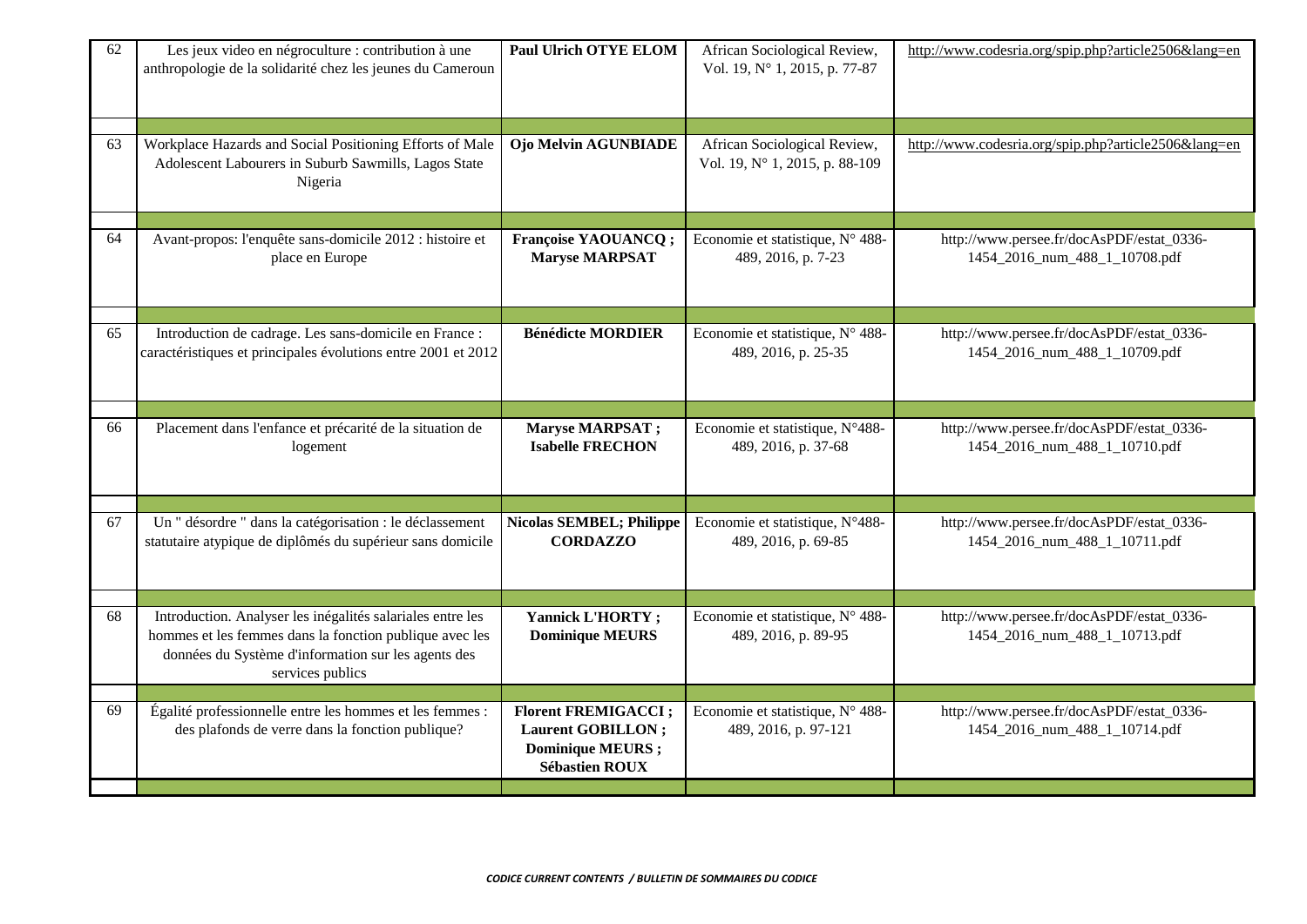| 70 | Les sources de l'écart de rémunération entre femmes et<br>hommes dans la fonction publique                                                                                                      | <b>Mathieu Narcy</b> ; Joseph<br>Lanfranchi; Chloé<br><b>Duvivier</b>                          | Economie et statistique, N° 488-<br>489, 2016, p. 123-150                     | http://www.persee.fr/docAsPDF/estat_0336-<br>1454_2016_num_488_1_10715.pdf |
|----|-------------------------------------------------------------------------------------------------------------------------------------------------------------------------------------------------|------------------------------------------------------------------------------------------------|-------------------------------------------------------------------------------|----------------------------------------------------------------------------|
| 71 | La contribution des écarts de rémunération entre les<br>femmes et les hommes à l'inégalité des rémunérations dans<br>la fonction publique : une approche par la décomposition<br>des inégalités | Isabelle LEBON ; Jean-<br><b>Pascal GUIRONNET ;</b><br>Frédéric GAVREL;<br>Frédéric CHANTREUIL | Economie et statistique, N° 488-<br>489, 2016, p. 151-168                     | http://www.persee.fr/docAsPDF/estat_0336-<br>1454_2016_num_488_1_10716.pdf |
| 72 | Surpassing the Spectre of Impossibility: Ideational<br>Impoverishment and the Quest for Sustainable Rural<br>Learning Ecologies in Africa                                                       | <b>Ato Kwamena ONOMA</b>                                                                       | Journal of Higher Education in<br>Africa, Vol. 13, N° 1/2, 2015, p.<br>$1-20$ | http://www.codesria.org/spip.php?article2645⟨=en                           |
| 73 | Using Indigenous Games to Teach Problem-solving in<br>Mathematics in Rural Learning Ecologies                                                                                                   | <b>Tshele John MOLOI</b>                                                                       | Journal of Higher Education in<br>Africa, Vol. 13, Nº 1/2, 2015, p.<br>21-32  | http://www.codesria.org/spip.php?article2645⟨=en                           |
| 74 | Sustainable Rural Learning Ecologies: A Pathway to<br>Acknowledging African Knowledge Systems in the Arena<br>of Mainstream of Knowledge Production?                                            | <b>Milton M. NKOANE</b>                                                                        | Journal of Higher Education in<br>Africa, Vol. 13, N° 1/2, 2015,<br>p.33-44   | http://www.codesria.org/spip.php?article2645⟨=en                           |
| 75 | Exploring Strategies to Strengthen Continuing Professional<br>Development of Teachers in Rural South Africa                                                                                     | Cias T. TSOTETSI;<br><b>Sechaba</b><br><b>MAHLOMAHOLO</b>                                      | Journal of Higher Education in<br>Africa, Vol. 13, N° 1/2, 2015, p.<br>45-74  | http://www.codesria.org/spip.php?article2645⟨=en                           |
| 76 | An Investigation into the Effectiveness of the University<br>Curriculum in Preparing Pre-service Technology Teachers                                                                            | Sylvia M. RAMALIGELA;<br>Ugorji I. OGBONNAYA;<br><b>Andile MJI</b>                             | Journal of Higher Education in<br>Africa, Vol. 13, Nº 1/2, 2015, p.<br>75-88  | http://www.codesria.org/spip.php?article2645⟨=en                           |
| 77 | 'From Cradle to Grave': Transforming South Africa's<br>Learning Ecologies                                                                                                                       | <b>Lebusa MONYOOE</b>                                                                          | Journal of Higher Education in<br>Africa, Vol. 13, Nº 1/2, 2015, p.<br>89-110 | http://www.codesria.org/spip.php?article2645⟨=en                           |
|    |                                                                                                                                                                                                 |                                                                                                |                                                                               |                                                                            |